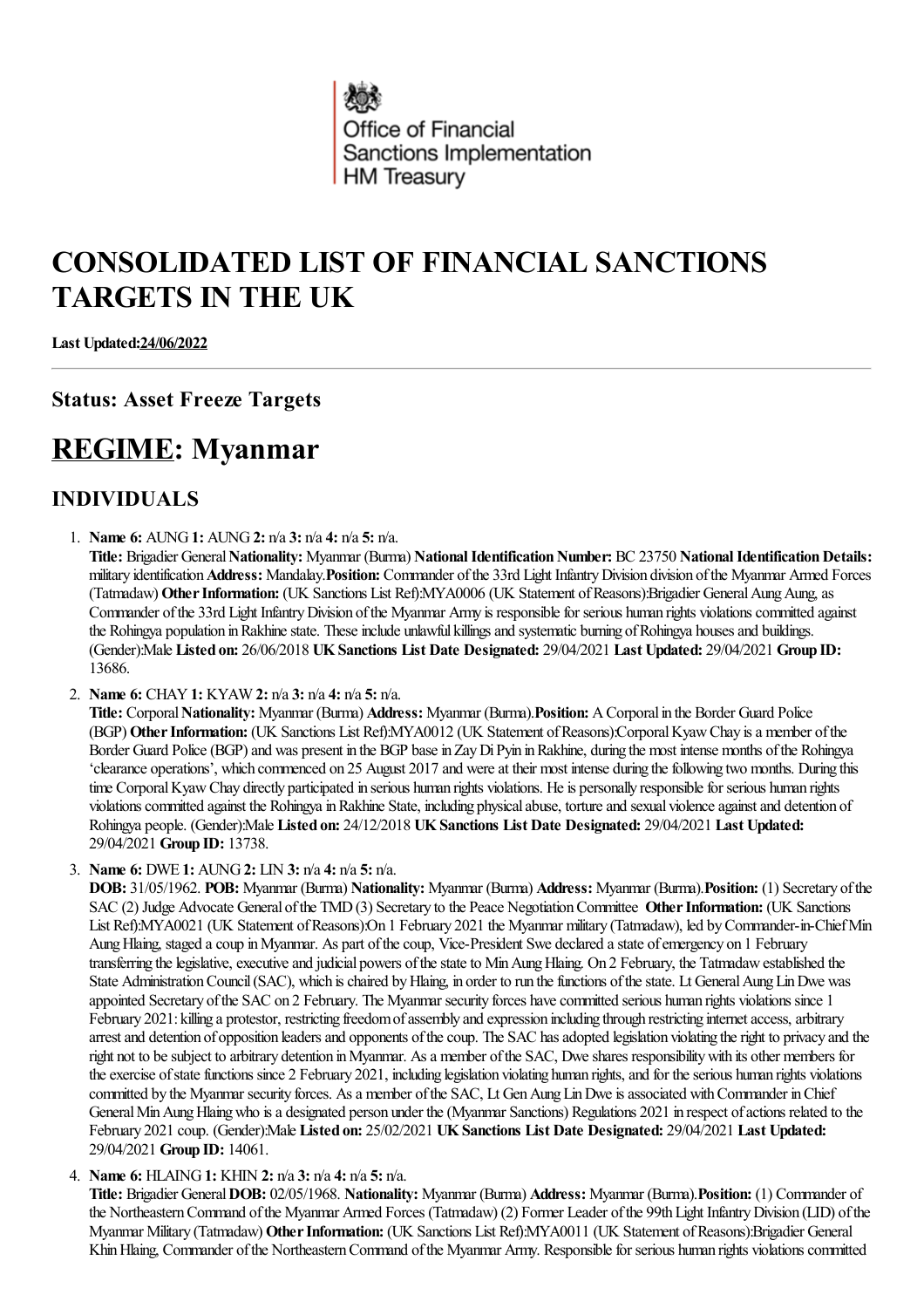against the Rohingya population in Rakhine state, carried out by the 99th Light Infantry Division during his time as commander. These include unlawful killings, forced detainment, repression of the civilian population and systematic burning of Rohingya houses and buildings. (Gender):Male **Listed on:** 24/12/2018 **UKSanctions List Date Designated:** 29/04/2021 **Last Updated:** 29/04/2021 **Group ID:** 13735.

### 5. **Name 6:** HLAING**1:** MIN **2:** AUNG**3:** n/a **4:** n/a **5:** n/a.

**DOB:** 03/07/1956. **POB:** Tavoy, Myanmar (Burma) **Nationality:** Myanmar (Burma) **NationalIdentificationNumber:** 12/SAKHANA(N)020199 **NationalIdentificationDetails:** NRC number **Address:** Myanmar (Burma).**Position:** Commander-in-Chief ofthe Myanmar Armed Forces (Tatmadaw) **OtherInformation:** (UK Sanctions List Ref):GHR0046 and MYA0018 Listed under the Global Human Rights and Myanmar sanctions regimes. (UK Statement of Reasons):Senior General Min Aung Hlaing is Commander in Chief of the Myanmar Armed Forces (Tatmadaw). In this role, he was responsible for military operations carried out in Rakhine State in 2017 and in 2019 and is responsible for atrocities and serious human rights violations committed against the Rohingya population in Rakhine state by the Tatmadaw. These include unlawful killings, including through systematic burning of Rohingya houses and buildings, massacre, torture, forced labour, systematic rape and other forms of targeted sexual violence, and enforced labour. On 1 February 2021 the Myanmar military (Tatmadaw), led byCommander-in-ChiefMinAungHlaing, staged acoup inMyanmar. As part ofthecoup, Vice-President Swe declared a state of emergency on 1 February transferring the legislative, executive and judicial powers of the state to Min Aung Hlaing. On 2 February, the Tatmadaw established the State Administration Council (SAC), which is chaired by Hlaing, in order to run the functions of the state. The SAC has adopted legislation violating the right to privacy and removing protection from arbitrary detention in Myanmar. The Myanmar security forces have committed serious human rights violations since 1 February 2021; killing a protestor, restricting freedom of assembly and of expression including through restricting internet access and of assembly, arbitrary arrest and detention of opposition leaders and opponents of the coup, and infringing. As the Commander-in-Chief of the Tatmadaw, Min Aung Hlaing has overall control of the Myanmar security forcesand therefore hascommand responsibility for these violations. Asa member ofthe SAC Hlaing shares responsibility with its other members for the exercise of state functions since 2 February 2021, including legislation violating human rights, and for theserious human rights violationscommitted by the Myanmar security forces. (Gender):Male **Listed on:** 25/02/2021 **UK Sanctions List Date Designated:** 29/04/2021 **Last Updated:** 29/04/2021 **Group ID:** 13897.

#### 6. **Name 6:** HLAING**1:** THAN **2:** n/a **3:** n/a **4:** n/a **5:** n/a.

**POB:** Myanmar (Burma) **Nationality:** Myanmar (Burma) **Address:** Myanmar (Burma).**Position:** (1) DeputyMinister for Home Affairs (2) Chief ofPolice **OtherInformation:** (UK Sanctions List Ref):MYA0016 (UK Statement ofReasons):Following thecoup of 1 February 2021, duringwhichMyanmar's military seized power fromcivilian leaders, ThanHlaingwasappointed DeputyMinister for Home Affairs and Chief of the Myanmar Police Force. The police in Myanmar have committed serious human rights violations since 1 February 2021 including killing a civilian protestor against the coup, preventing and disbanding assemblies, the arbitrary arrest and detention of opposition leaders and supporters, and preventing freedom of expression by opponents of the coup. As Deputy Minister for Home Affairs and Chief of the Myanmar Police Force we have strong reason to suspect that Lt. General Than Hlaing has command responsibility for these serious human rights violations. (Gender):Male **Listed on:** 18/02/2021 **UKSanctions List Date Designated:** 29/04/2021 **Last Updated:** 29/04/2021 **Group ID:** 14057.

#### 7. **Name 6:** HTUN AUNG**1:** n/a **2:** n/a **3:** n/a **4:** n/a **5:** n/a.

**Nationality:** Myanmar **Position:** General**OtherInformation:** (UK Sanctions List Ref):MYA0040 (UK Statement ofReasons):On 1 February 2021 the Myanmar military (Tatmadaw), led byCommander-in-ChiefMinAungHlaing, staged acoup and transferred powers to the State Administration Council (SAC). The SAC is responsible for undermining democracy and the rule of law in its seizure of power from the democratically elected government. The Myanmar Security Forces, acting under the direction of the SAC and senior Generals, have committed serious human rights violations since 1 February 2021: killing protestors, restricting freedomofassembly and expression including through restricting internet access, arbitrary arrest and detention of opposition leaders and opponents of the coup. The SAC has adopted legislation violating the right to privacy and the right not to be subject to arbitrary detention in Myanmar. As a member of the SAC, Htun Aung shares responsibility with its other members for the actions of the SAC. Further, and/or alternatively, Htun Aung is a senior general in the Myanmar Air Force. He is also associated with Commander in Chief General Min Aung Hlaing who is a designated person under the Myanmar (Sanctions) Regulations 2021 and the GlobalHumanRights (Sanctions) Regulations 2020 in respect ofactions related to the February 2021 coup and serious human rights violations in Rakhine, and elsewhere. Further, and/or alternatively, General Htun Aung is a Director of, and therefore associated with, Myanmar Economic Holdings Public Company Ltd an entity designated under the Global Human Rights (Sanctions) Regulationsand owned by the Myanmar military. (Gender):Male **Listed on:** 25/03/2022 **UKSanctions List Date Designated:** 25/03/2022 **Last Updated:** 25/03/2022 **Group ID:** 15046.

#### 8. **Name 6:** HTUT **1:** SOE **2:** n/a **3:** n/a **4:** n/a **5:** n/a.

**DOB:** --/03/1960. **POB:** Myanmar (Burma) **Nationality:** Myanmar (Burma) **Address:** Myanmar (Burma).**Position:** Minister for Home Affairsand the Minister for the Office ofthe UnionGovernment**OtherInformation:** (UK Sanctions List Ref):MYA0015 Lt-Gen Soe Htut graduated from Intake 64 of the Myanmar military's Officer Training School. Became a regional commander in 2010. (UK Statement of Reasons):Soe Htut was appointed Minister for Home Affairs, on 1 February 2020. He was Home Affairs Minister during the coup, on 1 February, when Tatmadaw security forces (including the police) were directed to detain MPs and civil society figures. . The Minister for Home Affairs is responsible for the Myanmar Police Force, Fire Service and Prison Service. The police in Myanmar have committed serious human rights violations since 1 February 2021 including killing acivilian protesting against the military coup, preventing and disbanding assemblies, the arbitrary arrest and detention of opposition leaders and opponent of the coup, and preventing freedom of expression by opponents ofthecoup. The Ministry for Home Affairs hasas two ofits functions State Security and Lawand Order. Directing and managing the police force is directly under Soe Htut's command as Minister for Home Affairs. As such, we have strong reason to suspect that Lt. GeneralSoe Htut hascommand responsibility for these violations. (Gender):Male **Listed on:** 18/02/2021 **UK Sanctions List Date Designated:** 29/04/2021 **Last Updated:** 29/04/2021 **Group ID:** 14056.

9. **Name 6:** KYAW **1:** BA**2:** n/a **3:** n/a **4:** n/a **5:** n/a.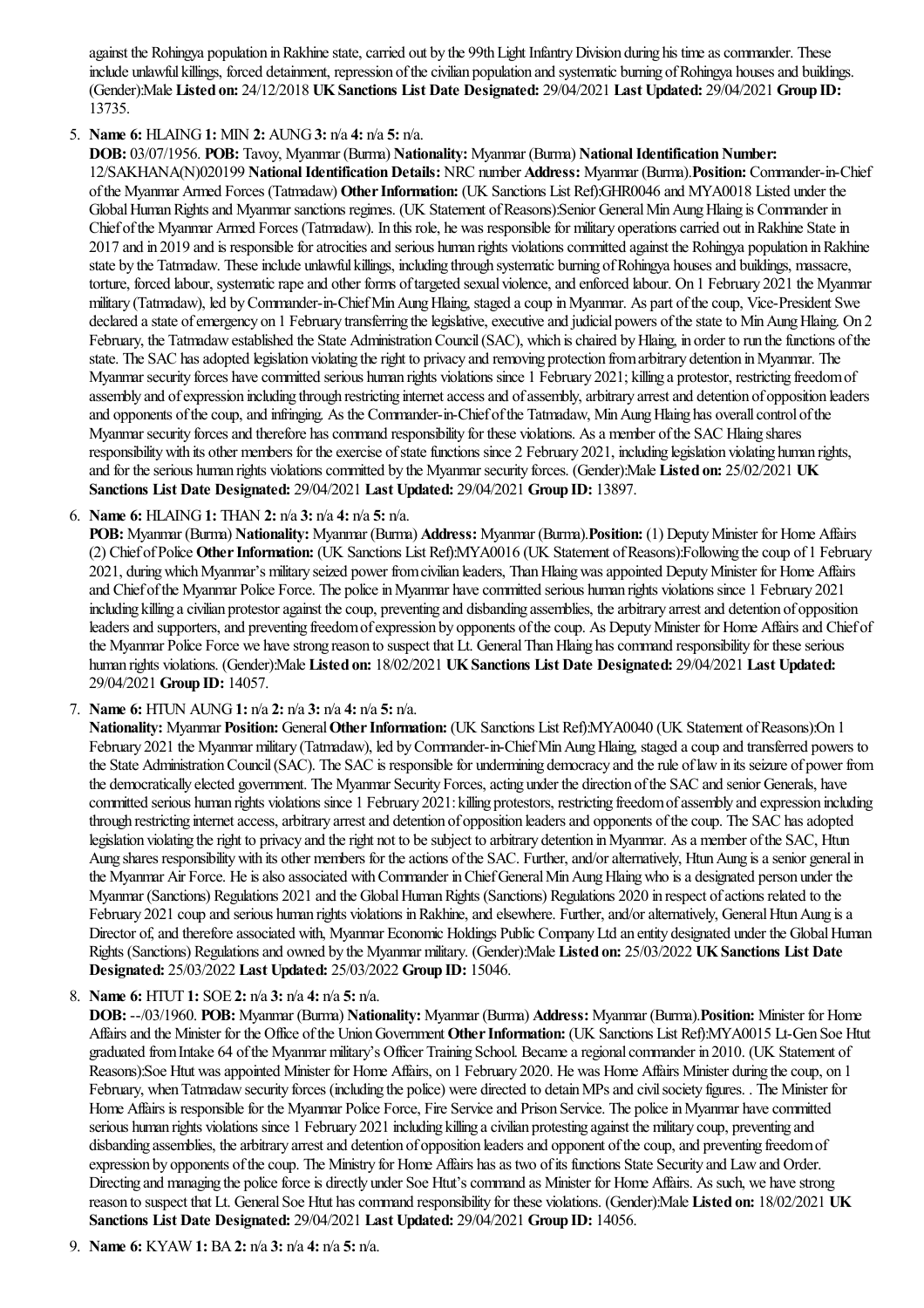**Title:** StaffSergeant **Nationality:** Myanmar (Burma) **Position:** StaffSergeant in the 564thLight InfantryBattalion (LIB) ofMyanmar Armed Forces (Tatmadaw) **OtherInformation:** (UK Sanctions List Ref):MYA0010 (UK Statement ofReasons):StaffSergeant Ba Kyaw of the 546th Light Infantry Brigade of the Myanmar Armed Forces (Tatmadaw) is responsible, through his role as Staff Sergeant, for the commission of and involvement in, serious human rights violations, the repression of the civilian population and actions that threaten the peace, stability or security of Myanmar, in Rakhine State, specifically in and around Maung Nu village in August 2017. These actions include unlawful killings, torture, sexual violence, systematic burning of Rohingya houses and buildings and other inhumane acts. (Gender):Male **Listed on:** 24/12/2018 **UKSanctions List Date Designated:** 29/04/2021 **Last Updated:** 29/04/2021 **Group ID:** 13733.

### 10. **Name 6:** KYAW **1:** MAUNG**2:** MAUNG**3:** n/a **4:** n/a **5:** n/a.

**DOB:** 23/07/1964. **POB:** Myanmar (Burma) **Nationality:** Myanmar (Burma) **Address:** Myanmar (Burma).**Position:** (1) Commanderin-Chief of Air Force (2) Member of State Administration Council Other Information: (UK Sanctions List Ref):MYA0020 Air Force Serial BAF1925 (UK Statement of Reasons):On 1 February 2021 the Myanmar military (Tatmadaw), led by Commander-in-Chief Min Aung Hlaing, staged a coup in Myanmar. As part of the coup, Vice-President Swe declared a state of emergency on 1 February transferring the legislative, executive and judicial powers of the state to Min Aung Hlaing. On 2 February, the Tatmadaw established the State Administration Council (SAC), which is chaired by Hlaing, in order to run the functions of the state. General Maung Maung Kyaw was appointed to the SAC on 2 February. The Myanmar security forces have committed serious human rights violations since 1 February 2021: killing a protestor, restricting freedom of assembly and expression including through restricting internet access, arbitrary arrest and detention of opposition leaders and opponents of the coup. The SAC has adopted legislation violating the right to privacy and the right not to be subject to arbitrary detention in Myanmar. As a member of the SAC, Maung Maung Kyaw shares responsibility with its other members for the exercise of state functions since 2 February 2021, including legislation violating human rights, and for the serious human rights violations committed by the Myanmar security forces. As a member of the SAC, General Maung Maung Kyaw is associated with Commander inChiefGeneralMinAungHlaingwho isa designated person under the Myanmar (Sanctions) Regulations 2021 in respect of actions related to the February 2021 coup. (Gender):Male **Listed on:** 25/02/2021 **UKSanctions List Date Designated:** 29/04/2021 **Last Updated:** 29/04/2021 **Group ID:** 14060.

11. **Name 6:** LWIN **1:** THURA**2:** SAN **3:** n/a **4:** n/a **5:** n/a.

**Title:** Brigadier General**DOB:** 17/03/1959. **Nationality:** Myanmar (Burma) **Position:** Commander ofthe Border Guard Police **Other Information:** (UK Sanctions List Ref):MYA0007 (UK Statement ofReasons):Brigadier GeneralThura SanLwin, Commander ofthe Border Guard Police. He was commander of the BGP in Rakhine, during the most intense months of the Rohingya 'clearance operations', which commenced on 25 August 2017 and were at their most intense during the following two months. Thura San Lwin, directly and through his position of command, is responsible for overseeing the commission of serious human rights violations committed against the Rohingya in Rakhine State, including physical abuse, torture and sexual violence against and detention of Rohingya people. (Gender):Male **Listed on:** 26/06/2018 **UKSanctions List Date Designated:** 29/04/2021 **Last Updated:** 29/04/2021 **Group ID:** 13692.

# 12. **Name 6:** MYINT **1:** AUNGMOE **2:** n/a **3:** n/a **4:** n/a **5:** n/a.

**Title:** Doctor **DOB:** (1) 09/06/1971. (2) 28/09/1969. **POB:** Myanmar **a.k.a:** MYINT, Aung **Nationality:** Myanmar **Passport Number:** 12/YAKANA(N)006981 **Address:** 15 Waizayandar Road, Ngye Kyar YanQuarters, SouthOkkalapa Township, Yangon, Myanmar.**Position:** HonoraryConsul ofthe Republic ofBelarus to the Republic ofthe Union ofMyanmar **OtherInformation:** (UK Sanctions List Ref):MYA0037 (UK Statement of Reasons):The Tatmadaw has a track record of committing serious human rights violations and violations ofinternational humanitarian lawinMyanmar for decades. As Director ofDynasty InternationalCompanyLtd (DICL), Aung Moe Myint has used his commercial and personal position to provide support for these activities in his role as an importer and broker of arms and dual use goods. Through his control of DICL, he has acted as a key source of weapons and commercial support for the junta, including through his close political/commercial ties with Belarus. Aung Moe Myint has therefore been involved in the supply of restricted goods and/or restricted technology, and dual-use goods, which could have contributed to serious human rights violations. Further, and/or alternatively, Dr Aung Moe Myint is associated with the State Administration Council and Myanmar Security Forces, through his role as HonoraryConsul ofthe Republic ofBelarus. He has used this position to carry outengagement on behalf ofthe State Administration Council and/or the Myanmar Security Forces. Further, and/or alternatively, Dr Aung Moe Myint is associated with the military through his extensivelinks with theformerand current juntaregimes. (Gender):Male **Listed on:** 25/03/2022 **UKSanctions List Date Designated:** 25/03/2022 **Last Updated:** 25/03/2022 **Group ID:** 15045.

13. **Name 6:** NAING**1:** TUN **2:** n/a **3:** n/a **4:** n/a **5:** n/a.

**Title:** Officer **Nationality:** Myanmar (Burma) **Position:** Commanding officer ofthe Border Guard Police(BGP) baseinTaung Bazar Other Information: (UK Sanctions List Ref):MYA0014 (UK Statement of Reasons):Myanmar Border Guard Police Officer Tun Naing, commanding officer of the Border Guard Police base in Taung Bazar, during the most intense months of the Rohingya 'clearance operations', which commenced on 25 August 2017 and were at their most intense during the following two months. Tun Naing directly and through his position of command, is responsible for serious human rights violations committed against ethnic minorities in Rakhine state. This includes physicalabuse, tortureand sexual violenceagainstand detention ofRohingya people. (Gender):Male **Listed on:** 24/12/2018 **UK Sanctions List Date Designated:** 29/04/2021 **Last Updated:** 29/04/2021 **Group ID:** 13734.

#### 14. **Name 6:** OO **1:** THAN **2:** n/a **3:** n/a **4:** n/a **5:** n/a.

**Title:** Brigadier General**DOB:** 12/10/1973. **Nationality:** Myanmar (Burma) **NationalIdentificationNumber:** BC 25723 **Address:** Meikthila, Myanmar (Burma).**Position:** Commander in the 99thLight InfantryDivision ofthe Myanmar Armed Forces Other Information: (UK Sanctions List Ref):MYA0001 (UK Statement of Reasons):Brigadier General Than Oo, Commander of the 99th Light Infantry Division of the Myanmar Army. Responsible for the repression of the civilian population, actions that threaten the peace, stability or security of Myanmar and serious human rights violations committed against the Rohingya population in Rakhine state. Theseinclude unlawful killingsand systematic burning ofRohingya housesand buildings. (Gender):Male **Listed on:** 26/06/2018 **UK Sanctions List Date Designated:** 29/04/2021 **Last Updated:** 29/04/2021 **Group ID:** 13684.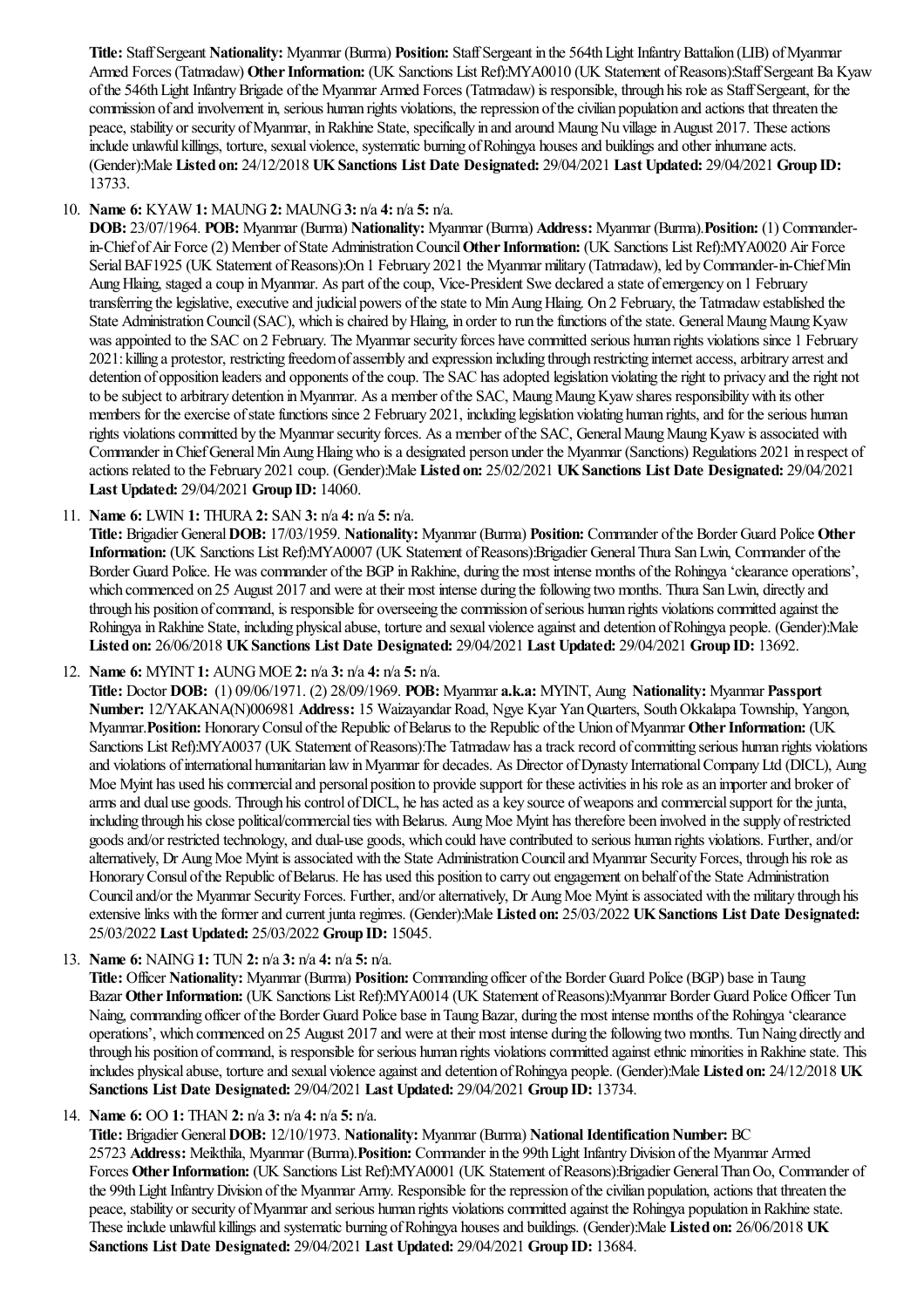### 15. **Name 6:** OO **1:** THANT **2:** ZIN **3:** n/a **4:** n/a **5:** n/a.

**Title: Commander Nationality: Myanmar (Burma) Position: Commander of the 8th Security Police Battalion Other Information: (UK)** Sanctions List Ref):MYA0005 (UK Statement of Reasons):Brigadier General Thant Zin Oo was Commander of the paramilitary 8th Security Police Battalion of the Myanmar Army during August and September 2017. As commander, he was responsible for the actions of the 8th Security Police Battalion under his command and therefore responsible for serious human rights violations committed against the Rohingya population in Rakhine state by the 8th Security Police Battalion. These include unlawful killings, repression of the civilian population and systematic burning ofRohingya housesand buildings. (Gender):Male **Listed on:** 26/06/2018 **UKSanctions List Date Designated:** 29/04/2021 **Last Updated:** 29/04/2021 **Group ID:** 13693.

### 16. **Name 6:** OO **1:** MYA**2:** TUN **3:** n/a **4:** n/a **5:** n/a.

**DOB:** 05/05/1961. **POB:** Myanmar (Burma) **a.k.a:** OO, Mya, Htun **Nationality:** Myanmar (Burma) **Address:** Myanmar (Burma). Position: (1) Minister of Defence (2) State Administration Council Member Other Information: (UK Sanctions List Ref):MYA0017 Joined Military 1980. Rapid rise to General 26 August 2016 (Chief of General Staff, Army, Navy and Air Force) (UK Statement of Reasons):Following the coup against the democratically elected government by the Myanmar military (Tatmadaw) on 31 January, General Mya Tun Oo was appointed Minister of Defence on 1 February. The Minister of Defence is responsible for the Tatmadaw, which includes the Army, Navy and Air Force. The Tatmadawhavecommitted serious human rights violations inMyanmar since 1 February 2021 including prohibiting freedom of assembly, the arbitrary arrest and detention of opposition leaders and opponents of the coup, violence against protesters – including the use of water cannon and rubber and live ammunition - and preventing use of the internet. As the Minister of Defence, General Mya Tun Oo has command responsibility for these violations and can therefore be held responsiblefor theseactions. (Gender):Male **Listed on:** 18/02/2021 **UKSanctions List Date Designated:** 29/04/2021 **Last Updated:** 29/04/2021 **Group ID:** 14058.

### 17. **Name 6:** OO **1:** YE **2:** WIN **3:** n/a **4:** n/a **5:** n/a.

**DOB:** 03/05/1968. **POB:** Myanmar (Burma) **Nationality:** Myanmar (Burma) **Address:** Myanmar (Burma).**Position:** Joint Secretary of SAC Other Information: (UK Sanctions List Ref):MYA0023 (UK Statement of Reasons):On 1 February 2021 the Myanmar military (Tatmadaw), led byCommander-in-ChiefMinAungHlaing, staged acoup inMyanmar. As part ofthecoup, Vice-President Swe declared a state of emergency on 1 February transferring the legislative, executive and judicial powers of the state to Min Aung Hlaing. On 2 February, the Tatmadaw established the State Administration Council (SAC), which is chaired by Hlaing, in order to run the functions of the state. Lt General Ye Win Oo was appointed Joint Secretary of the SAC on 2 February. The Myanmar security forces have committed serious human rights violations since 1 February 2021: killing a protestor, restricting freedom of assembly and expression including through restricting internet access, arbitrary arrest and detention of opposition leaders and opponents of the coup. The SAC has adopted legislation violating theright to privacy and theright not to besubject to arbitrary detention inMyanmar. Asa member ofthe SAC, Oo shares responsibility with its other members for the exercise of state functions since 2 February 2021, including legislation violating human rights, and for the serious human rights violations committed by the Myanmar security forces. As a member of the SAC, Lt Gen Ye Win Oo is associated with Commander in Chief General Min Aung Hlaing who is a designated person under the (Myanmar Sanctions) Regulations 2021 in respect ofactions related to the February 2021 coup. (Gender):Male **Listed on:** 25/02/2021 **UKSanctions List Date Designated:** 29/04/2021 **Last Updated:** 29/04/2021 **Group ID:** 14063.

# 18. **Name 6:** OO **1:** THIDA**2:** n/a **3:** n/a **4:** n/a **5:** n/a.

**Title:** (1) Doctor (2) AttorneyGeneral**POB:** Myanmar (Burma) **a.k.a:** OO, Thidar **Nationality:** Myanmar (Burma) **Address:** Myanmar (Burma).**Position:** Myanmar AttorneyGeneral**OtherInformation:** (UK Sanctions List Ref):MYA0034 (UK Statement ofReasons):Dr Thida Oo is the sitting Attorney General of Myanmar. She was appointed by the State Administration Council (SAC), following the February 2021 military coup, after her predecessor, U Tun Tun Oo, was forcibly removed from office. She is involved in undermining democracy through the manner of her appointment and her acceptance of the role. She is also, reportedly, responsible for building cases against the CivilDisobedience Movementand Aung San SuuKyi, which directly undermines the democracymovement. Further, Dr Thida Oo acts on behalf of, or at the direction of, and/or is associated with the SAC (designated under the Myanmar (Sanctions) Regulations 2021). Dr Thida Oo isalso associated with the Commander-in-Chiefand Chairman ofthe SAC, MinAungHlaing (designated under the GlobalHumanRights (Sanctions) Regulations 2020 and Myanmar (Sanctions) Regulations 2021. (Gender):Female **Listed on:** 31/01/2022 **UKSanctions List Date Designated:** 31/01/2022 **Last Updated:** 31/01/2022 **Group ID:** 14173.

# 19. **Name 6:** OO **1:** TIN **2:** n/a **3:** n/a **4:** n/a **5:** n/a.

**Title:** U**DOB:** 24/11/1952. **POB:** Myanmar (Burma) **Nationality:** Myanmar (Burma) **NationalIdentificationNumber:** 5/KALATA (NAING) 127084 **NationalIdentificationDetails:** NRIC **Address:** No 22, Thanlwin Street, PyinYaWaDyCondominium, No.5 Quarter, Yankin township, Yangon, Myanmar (Burma).**Position:** Chair ofthe Anti-CorruptionCommission**OtherInformation:** (UK Sanctions List Ref):MYA0036 (UK Statement of Reasons):U Tin Oo is the current Chair of the Anti-Corruption Commission in Myanmar. He was appointed by the State Administration Council (SAC), following the February 2021 military coup. He is involved in undermining democracy through the manner of his appointment and his acceptance of the role. He is also undermining democracy and the rule of law by developing cases, widely regarded as unfounded, against democratically elected officials including Aung San Suu Kyi and President Win Myint. Further, U Tin Oo acts on behalf of, and/or at the direction of, and/or is associated with the SAC whose members are designated under the Myanmar (Sanctions) Regulations 2021. UTinOo wasappointed by and reports to the Chair ofthe SAC, Commander-in-Chief, MinAungHlaing (designated under the GlobalHumanRights (Sanctions) Regulations 2020 and Myanmar (Sanctions) Regulations 2021) and is thereforeassociated with a designated person. (Gender):Male **Listed on:** 31/01/2022 **UKSanctions List Date Designated:** 31/01/2022 **Last Updated:** 08/02/2022 **Group ID:** 14175.

# 20. **Name 6:** OO **1:** AUNGHLAING**2:** n/a **3:** n/a **4:** n/a **5:** n/a.

**Title:** U**POB:** Myanmar **Nationality:** Myanmar **Position:** CEO ofMyanmar Chemicaland MachineryCo Ltd **OtherInformation:** (UK Sanctions List Ref):MYA0042 (UK Statement of Reasons):The Tatmadaw has a track record of committing serious human rights violations and violations of international humanitarian law in Myanmar for decades. As Managing Director of Myanmar Chemical and Machinery Co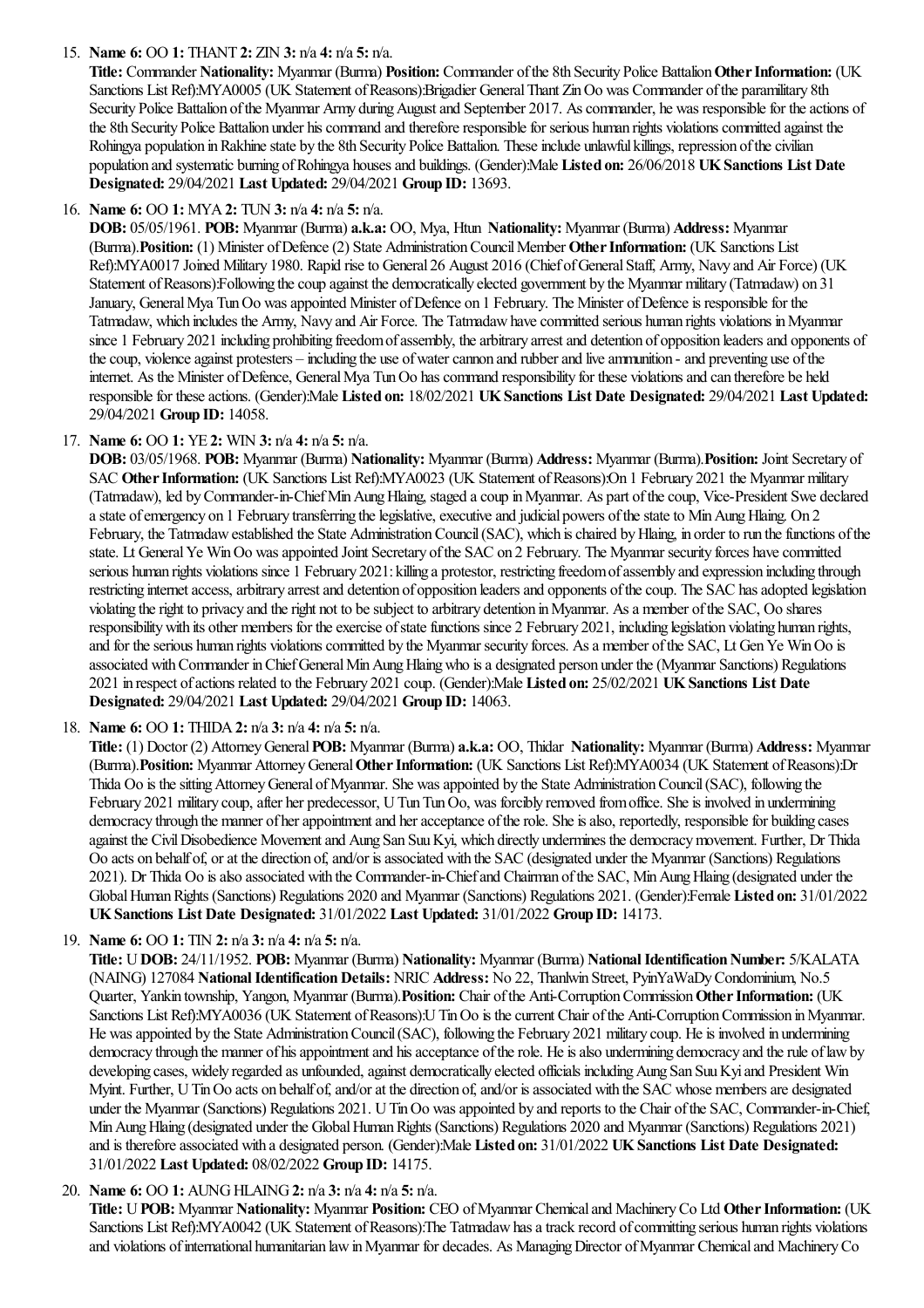Ltd, Aung Hlaing Oo has used his commercial and personal position to provide support for these activities in his role as an importer and broker ofarms. Through hiscontrol ofMCM, he hasacted asa key source ofweaponsand commercialsupport for thejunta, including through his close political/commercial ties with Eastern Europe. Aung Hlaing Oo, has therefore, been involved in the supply of restricted goods and/or technology, which could have contributed to serious human rights violations. Aung Hlaing Oo, is also associated with the Commander inChief, MinAungHlaing. (Gender):Male **Listed on:** 25/03/2022 **UKSanctions List Date Designated:** 25/03/2022 **Last Updated:** 25/03/2022 **Group ID:** 15047.

### 21. **Name 6:** SAN **1:** TIN **2:** AUNG**3:** n/a **4:** n/a **5:** n/a.

**DOB:** 16/10/1960. **POB:** Myanmar (Burma) **Nationality:** Myanmar (Burma) **Address:** Myanmar (Burma).**Position:** (1) Commanderin-Chief of the Myanmar Navy (2) SAC Member Other Information: (UK Sanctions List Ref):MYA0019 (UK Statement of Reasons):On 1 February 2021 the Myanmar military (Tatmadaw), led by Commander-in-Chief Min Aung Hlaing, staged a coup in Myanmar. As part of the coup, Vice-President Swe declared a state of emergency on 1 February transferring the legislative, executive and judicial powers of the state to Min Aung Hlaing. On 2 February, the Tatmadaw established the State Administration Council (SAC), which is chaired by Hlaing, in order to run the functions of the state. General Tin Aung San was appointed to the SAC on 2 February. The Myanmar security forces have committed serious human rights violations since 1 February 2021: killing a protestor, restricting freedom of assembly and expression including through restricting internet access, arbitrary arrest and detention of opposition leaders and opponents of the coup. The SAC has adopted legislation violating the right to privacy and the right not to be subject to arbitrary detention in Myanmar. As a member of the SAC, Tin Aung San shares responsibility with its other members for the exercise of state functions since 2 February 2021, including legislation violating human rights, and for the serious human rights violations committed by the Myanmar security forces. As a member of the SAC, Gen Tin Aung San is associated with Commander in Chief General Min Aung Hlaing who is a designated person under the Myanmar (Sanctions) Regulations 2021 in respect ofactions related to the February 2021 coup. (Gender):Male **Listed on:** 25/02/2021 **UKSanctions List Date Designated:** 29/04/2021 **Last Updated:** 29/04/2021 **Group ID:** 14059.

### 22. **Name 6:** SOE **1:** MAUNG**2:** MAUNG**3:** n/a **4:** n/a **5:** n/a.

**Title:** Major General**DOB:** --/03/1964. **Nationality:** Myanmar (Burma) **NationalIdentificationNumber:** 19571 **National IdentificationDetails:** TatmadawKyee **Address:** Myanmar (Burma).**Position:** Former Commander ofthe Myanmar Army's Western Command Other Information: (UK Sanctions List Ref):MYA0004 (UK Statement of Reasons):Major General Maung Maung Soe, was the former chief of the Myanmar Army's Western Command. He has been responsible for the repression of the civilian population, actions that threaten the peace, stability or security of Myanmar and atrocities and serious human rights violations committed against the Rohingya population in Rakhine state. These include extra judicial killings, sexual violence and systematic burning of Rohingya houses and buildings. (Gender):Male **Listed on:** 26/06/2018 **UKSanctions List Date Designated:** 29/04/2021 **Last Updated:** 29/04/2021 **Group ID:** 13682.

23. **Name 6:** SOE **1:** KHIN **2:** MAUNG**3:** n/a **4:** n/a **5:** n/a.

**Title:** Brigadier General**DOB:** --/--/1972. **Nationality:** Myanmar (Burma) **Address:** Myanmar (Burma).**Position:** Commander ofthe MilitaryOperationCommand 15 **OtherInformation:** (UK Sanctions List Ref):MYA0003 (UK Statement ofReasons):Brigadier General Khin Maung Soe, is commander of the Military Operation Command 15 (MOC 15), the main military division based in Northern Rakhine, which has oversight and command of 10 battalions. This division is responsible for the repression of the civilian population, actions that threaten the peace, stability or security of Myanmar and atrocities and serious human rights violations committed against the Rohingya population in Rakhine state. These include extra judicial killings, sexual violence and systematic burning of Rohingya houses and buildings. (Gender):Male **Listed on:** 26/06/2018 **UKSanctions List Date Designated:** 29/04/2021 **Last Updated:** 29/04/2021 **Group ID:** 13689.

# 24. **Name 6:** SOE **1:** THEIN **2:** n/a **3:** n/a **4:** n/a **5:** n/a.

**Title:** (1) U(2) Retired Major General**DOB:** 23/01/1952. **POB:** Kani, Sagaing, Myanmar (Burma) **Nationality:** Myanmar (Burma) **Address:** Myanmar (Burma).**Position:** Chair ofUnionElectionCommission**OtherInformation:** (UK Sanctions List Ref):MYA0035 (UK Statement of Reasons):U Thein Soe was appointed by the Commander-in-Chief as Chair of the, reconstituted, Union ElectionCommission (UEC) on 3 February 2021, two daysafter the military seized power in acoup. The Chair ofthe UEC is responsible for overseeing activity relating to elections in Myanmar and the conduct of political parties. As Chair of the UEC U Thein Soe has been involved in undermining democracy in his attempts to override the democratic wishes of the people of Myanmar at the November 2020 polls, in particular on 27 July 2021 he passed a decree which annulled the November 2020 election results on the unsubstantiated grounds of widespread electoral fraud. Further and/or alternatively he is carrying out activities on behalf of the State Administration Council (designated under the Myanmar (Sanctions) Regulations 2021) and/or Min Aung Hlaing (the Commander-in-Chief and Chairman of the SAC) (designated under the Global Human Rights (Sanctions) Regulations 2020 and Myanmar (Sanctions) Regulations 2021. (Gender):Male **Listed on:** 31/01/2022 **UKSanctions List Date Designated:** 31/01/2022 **Last Updated:** 31/01/2022 **Group ID:** 14174.

# 25. **Name 6:** SWE **1:** NYI **2:** NYI **3:** n/a **4:** n/a **5:** n/a.

**Title:** Major General**Nationality:** Myanmar (Burma) **Address:** Myanmar (Burma).**Position:** Former leader ofthe NorthernCommand of the Myanmar Military (Tatmadaw) **OtherInformation:** (UK Sanctions List Ref):MYA0008 (UK Statement ofReasons):Major General Nyi Nyi Swe, former head of the Northern Command, oversaw military operations carried out in Kachin State between May 2016 and April 2018. In that context, he is responsible for serious human rights violations, the repression of the civilian population and actions that threaten the peace, stability or security of Myanmar committed in Kachin State by the Tatmadaw during his tenure. These include unlawful killings, sexual violence, forced detainment, forced labour, torture and ill treatment, and the systematic burning and clearing of civilian villages. He is also responsible for the obstruction of humanitarian relief to civilians in Kachin, in particular the blocking of food transports. (Gender):Male **Listed on:** 24/12/2018 **UKSanctions List Date Designated:** 29/04/2021 **Last Updated:** 29/04/2021 **Group ID:** 13739.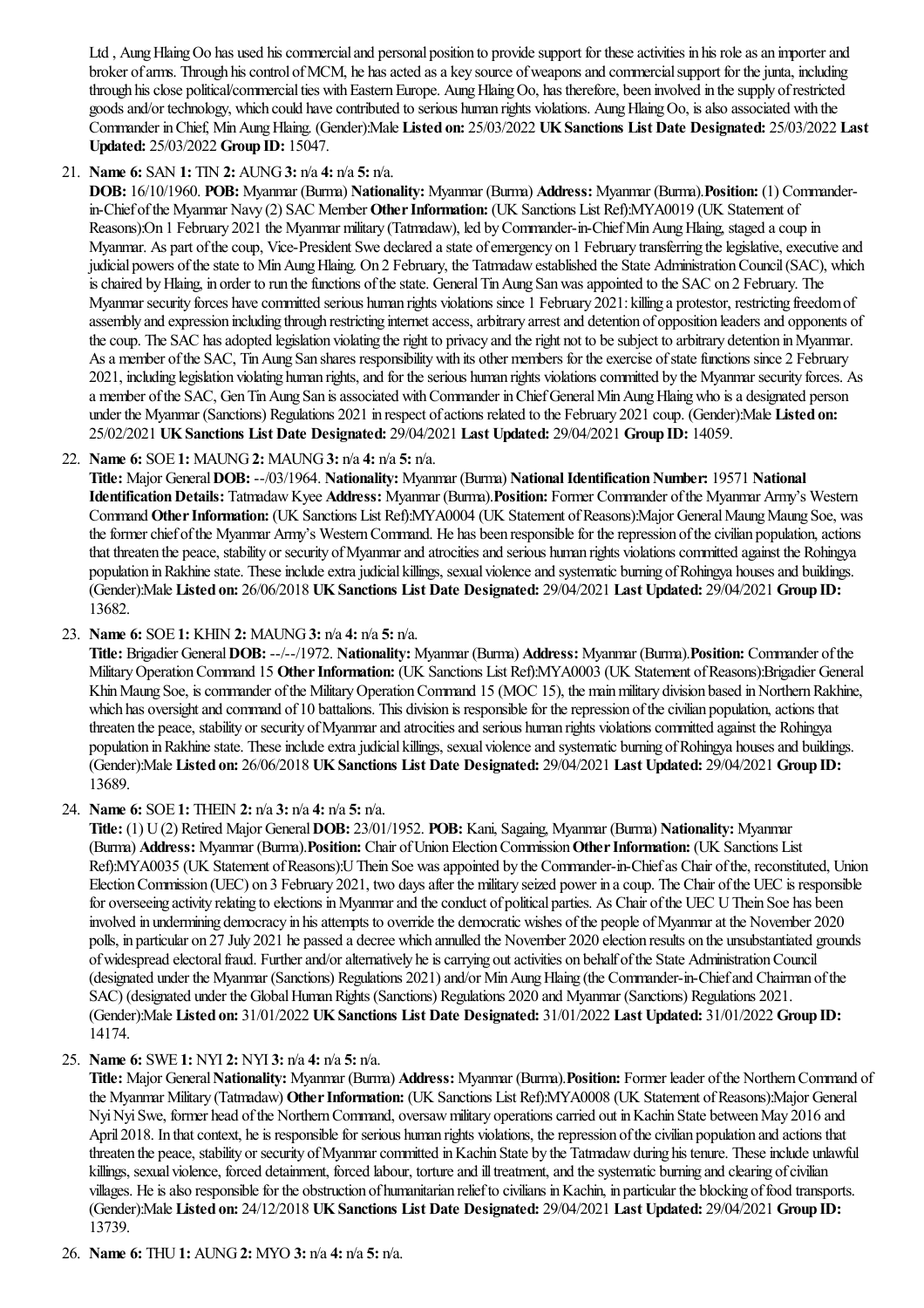**Title:** Major **Nationality:** Myanmar (Burma) **Address:** Myanmar (Burma).**Position:** Field Unit Commander of 33rd Light Infantry Division (LID) of the Myanmar Armed Forces (Tatmadaw) Other Information: (UK Sanctions List Ref):MYA0009 (UK Statement of Reasons):Major Aung Myo Thu, Field Unit Commander of the 33rd LID, oversaw military operations carried out in Rakhine state in 2017. In that context, he is responsible for atrocities and serious human rights violations, repression of the civilian population, and actions that threaten the peace, stability or security of Myanmar. These include unlawful killings, forced detainment, sexual violence, and systematic burning of villages. (Gender):Male **Listed on:** 24/12/2018 **UKSanctions List Date Designated:** 29/04/2021 **Last Updated:** 29/04/2021 **Group ID:** 13736.

27. **Name 6:** TUN **1:** MOE **2:** MYINT **3:** n/a **4:** n/a **5:** n/a.

**DOB:** 24/05/1968. **POB:** Myanmar (Burma) **Nationality:** Myanmar (Burma) **Address:** Myanmar (Burma).**Position:** SAC Member Other Information: (UK Sanctions List Ref):MYA0022 (UK Statement of Reasons):On 1 February 2021 the Myanmar military (Tatmadaw), led byCommander-in-ChiefMinAungHlaing, staged acoup inMyanmar. As part ofthecoup, Vice-President Swe declared a state of emergency on 1 February transferring the legislative, executive and judicial powers of the state to Min Aung Hlaing. On 2 February, the Tatmadaw established the State Administration Council (SAC), which is chaired by Hlaing, in order to run the functions of the state. Lt. Gen Moe Myint Tun was appointed as a member of the SAC on 2 February. The Myanmar security forces have committed serious human rights violations since 1 February 2021: killing a protestor, restricting freedom of assembly and expression including through restricting internet access, arbitrary arrest and detention of opposition leaders and opponents of the coup. The SAC has adopted legislation violating theright to privacy and theright not to besubject to arbitrary detention inMyanmar. Asa member ofthe SAC, Tun shares responsibility with its other members for the exercise of state functions since 2 February 2021, including legislation violating human rights, and for the serious human rights violations committed by the Myanmar security forces. As a member of the SAC, Moe Myint Tun is associated with Commander in Chief General Min Aung Hlaing who is a designated person under the Myanmar (Sanctions) 2021 in respect ofactions related to the February 2021 coup. (Gender):Male **Listed on:** 25/02/2021 **UKSanctions List Date Designated:** 29/04/2021 **Last Updated:** 29/04/2021 **Group ID:** 14062.

# 28. **Name 6:** WIN **1:** THANT **2:** ZAW **3:** n/a **4:** n/a **5:** n/a.

**Title:** Major **a.k.a:** WIN, Than, Zaw **Nationality:** Myanmar (Burma) **Address:** Myanmar (Burma).**Position:** AMajor in the 564thLight InfantryBattalion ofthe Myanmar Armed Forces (Tatmadaw) **OtherInformation:** (UK Sanctions List Ref):MYA0013 (UK Statement of Reasons):Thant Zaw Win is a Major in the 546th Light Infantry Brigade of the Myanmar Armed Forces (Tatmadaw) and oversaw military operations carried out in Rakhine State and notably in Maung Nu. In that context, he is responsible for atrocities and serious human rights violations, repression of the civilian population, and actions that threaten the peace, stability or security of Myanmar, committed against the Rohingya population in Rakhine state carried out by the Tatmadaw. These include unlawful killings and sexual violence. (Gender):Male **Listed on:** 24/12/2018 **UKSanctions List Date Designated:** 29/04/2021 **Last Updated:** 29/04/2021 **Group ID:** 13737.

29. **Name 6:** ZA**1:** TAY**2:** n/a **3:** n/a **4:** n/a **5:** n/a.

**Title:** U**DOB:** 18/07/1964. **POB:** Yangon, Myanmar (Burma) **a.k.a:** (1) TAYZA(2) TEZA **Nationality:** Myanmar (Burma) **Address:** (1) Singapore.(2) Myanmar (Burma).**Position:** Chairman ofHtoo Group ofCompanies **OtherInformation:** (UK Sanctions List Ref):MYA0028 (UK Statement of Reasons):The Tatmadaw has a track record of committing serious human rights violations in Myanmar for decades, including the ethnic cleansing of the Rohingya in 2017, ongoing attacks on other ethnic groups and the 2021 coup and associated repression of the civilian population and serious human rights violations including killings, arbitrary detention and torture. U Tay Za has provided support for these activities in his role as an arms dealer for the military responsible for brokering deals with Russia for arms. Further or alternatively, he has made funds or economic resources available and/or he is or has been involved in the supply of goods and/or technology, which could contribute to serious human rights violations. Further, and/or alternatively, U Tay Za is associated with the military through hisextensivelinks with theformerand current juntaregimes. (Gender):Male **Listed on:** 02/09/2021 **UKSanctions List Date Designated:** 02/09/2021 **Last Updated:** 08/02/2022 **Group ID:** 14139.

30. **Name 6:** ZAW **1:** AUNG**2:** KYAW **3:** n/a **4:** n/a **5:** n/a.

**Title:** Lieutenant General**DOB:** 20/08/1961. **Nationality:** Myanmar (Burma) **Passport Number:** DM000826 **Passport Details:** Date ofIssue: 22 November 2011 Date ofExpiry: 21 November 2021 **NationalIdentificationNumber:** BC 17444 **Address:** Nay PyiTaw, Myanmar (Burma).**Position:** (1) Chief ofNo 3 and No 5 Bureau ofSpecialOperations, Office ofthe Commander-in-Chief ofthe Defense Services, Myanmar Army (2) CurrentlyChief ofBureau ofSpecialOperations No 6 **OtherInformation:** (UK Sanctions List Ref):MYA0002 (UK Statement of Reasons):Lieutenant General Aung Kyaw Zaw, commander of the Myanmar Army's Bureau of Special Operations 3. Oversaw the Myanmar Army's Western Command, which committed atrocities and serious human rights violations, repression of the civilian population, and actions that threaten the peace, stability or security of Myanmar against the Rohingya population in Rakhine state. Senior responsibility for abuses including extra judicial killings, repression of the civilian population, sexual violence and systematic burning ofRohingya housesand buildings. (Gender):Male **Listed on:** 26/06/2018 **UKSanctions List Date Designated:** 29/04/2021 **Last Updated:** 29/04/2021 **Group ID:** 13681.

# **ENTITIES**

1. Organisation Name: DIRECTORATE FOR DEFENCE INDUSTRIES

**a.k.a:** (1) Defence Products Industries (2) Ka Pa Sa(3) Karkweye Pyitsu Setyoun **Address:** Myanmar (Burma).**OtherInformation:** (UK Sanctions List Ref):MYA0032 (UK Statement ofReasons):The Myanmar military seized power fromcivilian leaders on 1 February in a coup d'état and established a military junta. The Myanmar security forces have committed serious human rights violations since 1 February 2021 and are responsible for the repression of the civilian population. The Directorate for Defence Industries (DDI) is a state-owned enterprise which operates under the Ministry of Defence (MOD). There are reasonable grounds to suspect that DDI is or has been involved in undermining democracy, the rule of law or good governance in Myanmar and the repression of the civilian population in Myanmar by its involvement in the supply to Myanmar of goods or technology which could contribute to a serious human rights violation or abuse. Further,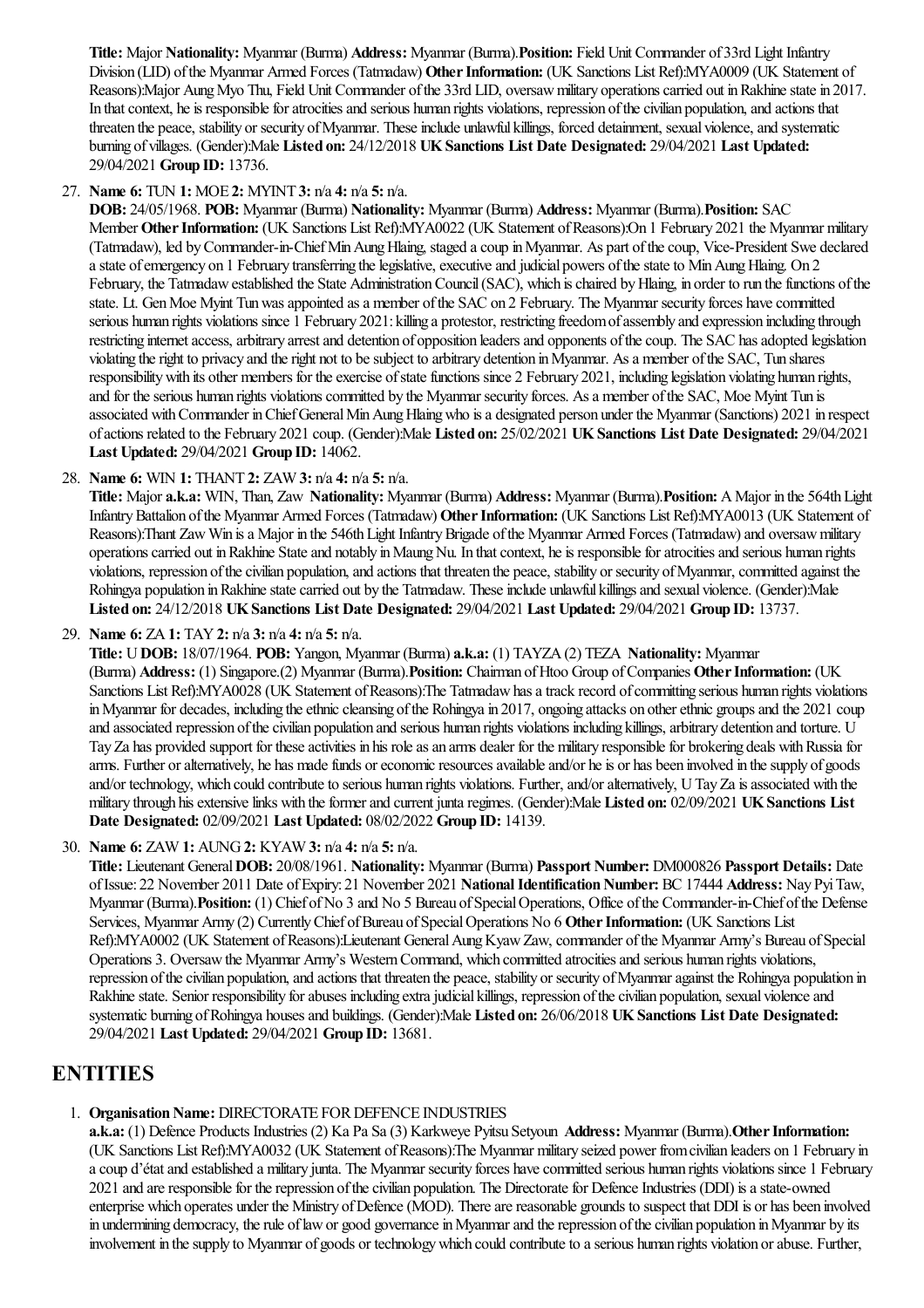there are reasonable grounds to suspect that DDI, as a state-owned enterprise subservient to the MOD, is acting on behalf or at the direction of the Minister of Defence, General Mya Tun Oo, who has been involved in undermining democracy, the rule of law or good governance in Myanmar and the repression of the civilian population in Myanmar, and is designated by the UK's Myanmar sanctions regime. (Type ofentity):Public Company**Listed on:** 10/12/2021 **UKSanctions List Date Designated:** 10/12/2021 **Last Updated:** 10/12/2021 **Group ID:** 14165.

# 2. Organisation Name: DIRECTORATE FOR DEFENCE PROCUREMENT

**Address:** Nay PyiTaw, Myanmar (Burma).**OtherInformation:** (UK Sanctions List Ref):MYA0033 (UK Statement ofReasons):The Directorate of Procurement sits within the Myanmar Ministry of Defence, which is responsible for the Myanmar Armed Forces who are perpetrating a campaign of violence and human rights violations across Myanmar. The Commander-in-Chief, a designated individual in his own right, is associated with the Directorate of Procurement in his capacity as head of the Tatmadaw. Evidence indicates the Directorate of Procurement plays a central role in procuring and maintain weapons and equipment for the Myanmar Armed Forces, allowing them to continueto repress peaceful protests inMyanmar. (Type ofentity):Public Company**Listed on:** 10/12/2021 **UKSanctions List Date Designated:** 10/12/2021 **Last Updated:** 10/12/2021 **Group ID:** 14166.

# 3. **Organisation Name: DYNASTY INTERNATIONAL COMPANY LTD**

**a.k.a:** DynastyGroup **Address:** WAIZAYANDARROAD, NO.15, NGWEKYARYAN QUARTER, SOUTHOKKALAPA TOWNSHIP, YANGON REGION, Myanmar.**OtherInformation:** (UK Sanctions List Ref):MYA0041 (UK Statement ofReasons):The Tatmadaw has a track record of committing serious human rights violations and violations of international humanitarian law in Myanmar for decades. Dynasty International Company Ltd has provided support for these activities in its role as an importer and broker of arms imports to Myanmar. It has been responsible for the supply and upkeep of military and training aircrafts for the Myanmar Air Force, including since the February 2021 coup. Dynasty InternationalCompanyLtd is thereforeinvolved in thesupply ofrestricted goodsand/or restricted technology, and dual-use goods, which could contribute to serious human rights violations. Further and/or alternatively, Dynasty International Company Ltd is owned and controlled by Dr Aung Moe Myint, who is an "involved person" for the purposes of the Myanmar (Sanctions) Regulations 2021 for his involvement in supplying goods and technology to the Myanmar Security Forces, and his association with the State Administration Council. (Phone number):(0)95021813 (Email address):dynastygroup@myanmar.com.mm (Type of entity):Company (Business RegNo):100720744 **Listed on:** 25/03/2022 **UKSanctions List Date Designated:** 25/03/2022 **Last Updated:** 25/03/2022 **Group ID:** 15049.

# 4. **Organisation Name: HTOO GROUP OF COMPANIES**

**Address:** No 5 PyayRoad, HlaingTownship, Yangon, Myanmar (Burma).**OtherInformation:** (UK Sanctions List Ref):MYA0029 (UK Statement of Reasons):The Htoo Group of Companies is owned or controlled directly or indirectly by U Tay Za, who is an involved person. Htoo Group of Companies contributed funds to the Tatmadaw in 2017, at a fundraising event for the Rakhine clearance operations held by Commander in Chief, Min Aung Hlaing. There are reasonable grounds to suspect that these funds contributed to serious human rights violations and ethnic cleansing against the Rohingya. Further and/or additionally, Myanmar Avia Export Ltd, a subsidiary of Htoo Group of Companies has connections to the Myanmar military, and has been responsible for brokering aircraft deals and arms with Russia, which, could have been used in serious human rights violations, including killings, arbitrary detention and torture in the Rakhine state and during the 2021 military coup. (Phone number):+95 1 500344. +95 1 500355 (Emailaddress):info@htoo.com(Type ofentity):Private Company (Parentcompany):Htoo Group ofCompanies **Listed on:** 02/09/2021 **UKSanctions List Date Designated:** 02/09/2021 **Last Updated:** 02/09/2021 **Group ID:** 14140.

# 5. Organisation Name: JSC GORIZONT **Name (non-Latin script):** АО "ГОРИЗОНТ"

**Address:** 2 "J", Omskayastr., Rostov-on-Don, Russia, 344068.**OtherInformation:** (UK Sanctions List Ref):MYA0044 (UK Statement of Reasons):The Myanmar Armed Forces have a track record of committing serious human rights violations and violations of international humanitarian law in Myanmar for decades. JSC Gorizont is a Russian company which has been responsible for the supply and upkeep of aircraft for the Myanmar Armed Forces since the coup in February 2021. Therefore, JSC Gorizont has been and is involved in the supply of dual-use goods for the use ofthe Myanmar Armed Forces. (Website):www.gorizontrostov.ru (Emailaddress):oao@gorizontrostov.ru (Type ofentity):Private Business (Business RegNo):2196196584065 **Listed on:** 16/06/2022 **UKSanctions List Date Designated:** 16/06/2022 **Last Updated:** 16/06/2022 **Group ID:** 15399.

## 6. **Organisation Name:** MIYA WIN

**a.k.a:** Miya Win InternationalLimited **Address:** (1) 3RDSTREET, THIT SARHOUSING, NO.3/401, (8) WARD, SOUTH OKKALAPATOWNSHIP, YANGON REGION, Myanmar, 11091.(2) KOKKINERESIDENCE STREET, NO.12/B,SHWE TAUNGKYAR(2) WARD, BAHAN TOWNSHIP, YANGON REGION, Myanmar, 11201.**OtherInformation:** (UK Sanctions List Ref):MYA0038 (UK Statement of Reasons):The Tatmadaw has a track record of committing serious human rights violations and violations of international humanitarian law in Myanmar for decades. Miya Win International Ltd is responsible for ongoing activity in brokering deals for the supply and upkeep of aircraft for the Myanmar Air Force. Evidence indicates that Miya Win International Ltd has been involved this activity since at least 2017 and has continued to support the Myanmar Security Forces since the coup in February 2021. Miya Win International Ltd has therefore been involved in the supply of dual-use goods to the Myanmar Air Force; and has been involved in the supply of restricted goods which could contribute to serious human rights violations. Further and/or additionally Miya Win International Ltd contributed funds to the Myanmar Security Forces in 2017, at two fundraising events held by Commander-in-Chief Min Aung Hlaing during the Rakhine clearance operations. There are reasonable grounds to suspect that these funds contributed to serious human rights violations and ethnic cleansing against the Rohingya. (Phone number):1548827 (Email address):info@miyawin.com(Type of entity):Company (Business RegNo):101907457 **Listed on:** 25/03/2022 **UKSanctions List Date Designated:** 25/03/2022 **Last Updated:** 25/03/2022 **Group ID:** 15048.

7. Organisation Name: MYANMAR CHEMICAL & MACHINERY CO **Other Information:** (UK Sanctions List Ref):MYA0043 (UK Statement of Reasons):The Tatmadaw has a track record of committing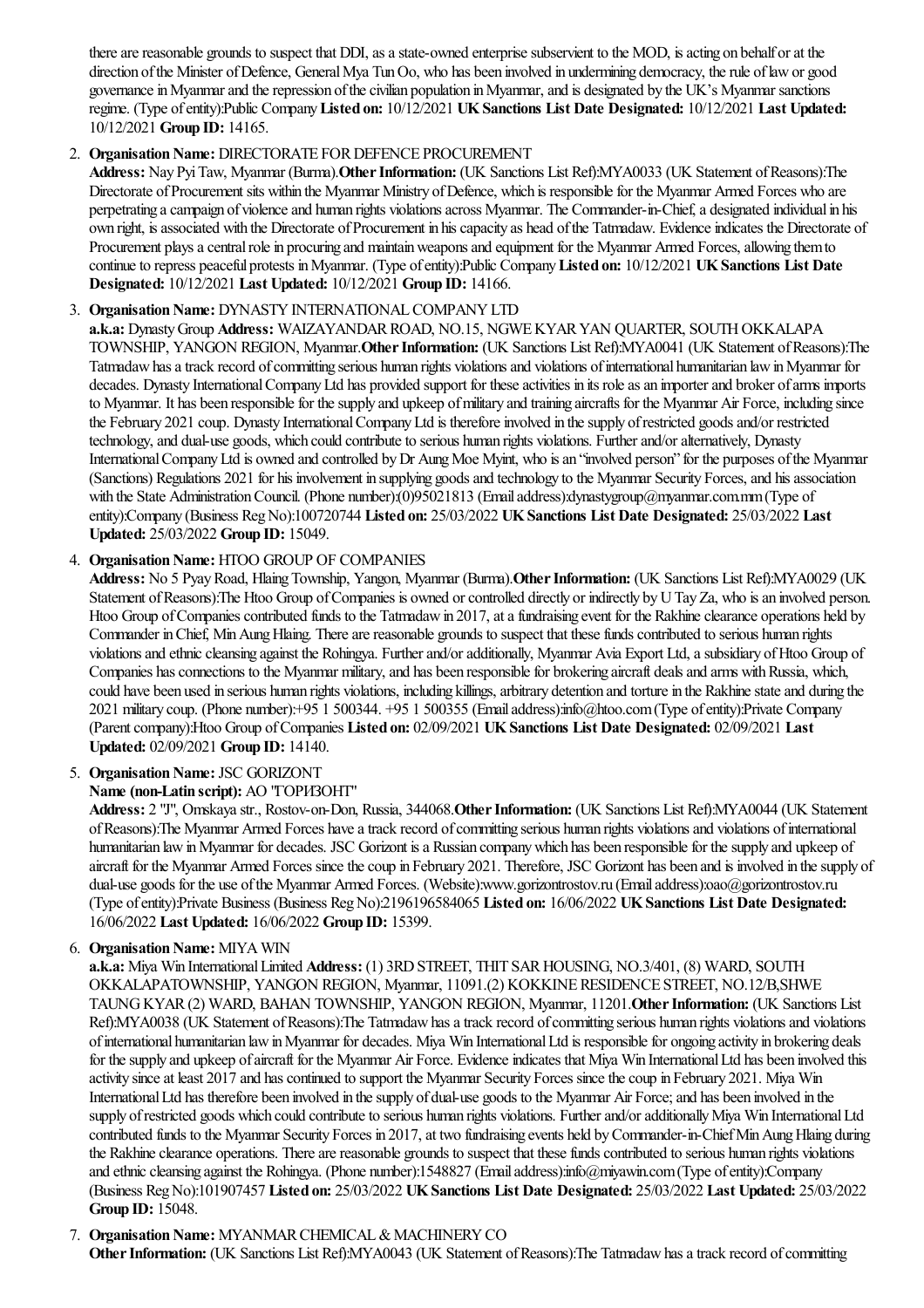serious human rights violations in Myanmar for decades. Myanmar Chemical and Machinery Co Ltd (MCM) has provided support for the military's activities in its role as an importer and broker of arms imports to Myanmar. It has acted as a key source of weapons and commercial support for the junta. MCM, has therefore, been involved in the supply of restricted goods and/or restricted technology, which could have contributed to serious human rights violations. Further and/or alternatively, MCM owned and/or controlled by and/or associated with Aung Hlaing Oo, who has played a personal role in brokering arms deals from Eastern Europe through his personal and commercial connections. (Type ofentity):Company**Listed on:** 25/03/2022 **UKSanctions List Date Designated:** 25/03/2022 **Last Updated:** 25/03/2022 **Group ID:** 15050.

# 8. **Organisation Name: MYANMAR GEMS ENTERPRISE (MGE)**

Address: Myanmar Gems Enterprise, No.70-072, Yarza Thingaha Road, Thapyaygone Ward, Zabuthiri Township, Naypyitaw, Myanmar (Burma). Other Information: (UK Sanctions List Ref):MYA0024 (UK Statement of Reasons):The Myanmar military seized power from civilian leaders on 1 February in a coup d'état and established a military junta. Since then all state institutions have come under the control of the State Administration Council (SAC), who oversee the governance and expenditure of ministries. The SAC/military junta undermines democracy and, together with the Myanmar Security Forces, is responsible for the repression of the civilian population. Myanmar Gems Enterprise is a state-owned enterprise which operates under the Ministry of Natural Resources and Environmental Conservation (MONREC) and provides funding directly to the Ministry of Planning and Finance (MOPF). There are reasonable grounds to suspect that MGE, is under the control of, and/or is associated with, the SAC via its subservient relationship with MONREC; Further or alternatively, there are reasonable grounds to suspect that MGE makes available funds or economic resources, to the SAC/military junta that could contribute to undermining democracy and repressing the civilian population. Further or alternatively MGE is also associated with the military through its joint venture partnerships and close links to military companies, for which it grants favourable mining rights and permits. MGE also runs and controls gems emporiums, which are attended by and benefit the military and their companies. (Phone number): (+)9509262597027 (Emailaddress):Famouswin599@gmail.com(Type ofentity):Public/State Owned (Parentcompany):State Owned Enterprise(SOE) **Listed on:** 17/05/2021 **UKSanctions List Date Designated:** 17/05/2021 **Last Updated:** 17/05/2021 **Group ID:** 14108.

### 9. **Organisation Name: MYANMAR NEW ERA TRADING COMPANY LIMITED**

**Address:** AUNGCHAN THAR(2) QUARTER, THANLYIN TOWNSHIP, NO. (B/193), BO MYINT S, YANGON REGION, Myanmar. Other Information: (UK Sanctions List Ref):MYA0049 (UK Statement of Reasons):The Myanmar Armed Forces have a track record of committing serious human rights violations and violations of international humanitarian law in Myanmar for decades. Myanmar New Era Trading Ltd has been responsible for the supply of parts and upkeep of aircraft for the Myanmar Armed Forces. Therefore, Myanmar NewEra TradingLtd has been involved in thesupply ofrestricted goods to Myanmar. (Type ofentity):Private Company (Business RegNo):101544478 **Listed on:** 16/06/2022 **UKSanctions List Date Designated:** 16/06/2022 **Last Updated:** 16/06/2022 **Group ID:** 15403.

#### 10. Organisation Name: MYANMAR PEARL ENTERPRISE (MPE)

Address: (1) 90 Kanbe Street, Yankin Township, Yangon, Myanmar (Burma).(2) Myanmar Pearl Enterprise, Ministry of Mines, Myanmar Gems Museum, Yazathingha Street, Zabuthri Township, Naypyitaw, Myanmar (Burma). Other Information: (UK Sanctions List Ref):MYA0026 (UK Statement ofReasons):The Myanmar military seized power fromcivilian leaders on 1 February in acoup d'étatand established a military junta. Since then all state institutions have come under the control of the State Administration Council (SAC), who overseethe governanceand expenditure ofministries. The SAC/military junta undermines democracy and, together with the Myanmar Security Forces, is responsible for the repression of the civilian population. Myanmar Pearl Enterprise is a state-owned enterprise which operates under the Ministry of Natural Resources and Environmental Conservation (MONREC) and provides funding directly to the Ministry of Planning and Finance (MOPF). There are reasonable grounds to suspect that MPE, is under the control of, and/or is associated with, the SAC via its subservient relationship with MONREC; Further or alternatively, there are reasonable grounds to suspect that MPE makes available funds or economic resources, to the SAC/military junta that could contribute to undermining democracy and repressing the civilian population. Further or alternatively MPE is also associated with the military through its leadership. The Managing Director was also appointed as a Deputy Minister in MONREC by the SAC on 11 March. MPE also runs and controls pearl emporiums, and is involved in gems emporiums, which are attended by and benefit the military and their companies. (Phone number):(+95)09429204434 (Email address):panpapalin@gmail.com(Type ofentity):Public/State Owned **Listed on:** 21/06/2021 **UKSanctions List Date Designated:** 21/06/2021 **Last Updated:** 21/06/2021 **Group ID:** 14110.

# 11. Organisation Name: MYANMAR TIMBER ENTERPRISE (MTE)

**Address:** (1) Gyogone Forest Compound, Bayint NaungRoad, InseinTownship, Yangon, Myanmar (Burma).(2) No(72/74) Shawe Dagon Pagoda Road, Dagon Township, Yangon, Myanmar (Burma). Other Information: (UK Sanctions List Ref):MYA0025 (UK Statement of Reasons):The Myanmar military seized power from civilian leaders on 1 February in a coup d'état and established a military junta. Since then all state institutions have come under the control of the State Administration Council (SAC), who oversee the governance and expenditure ofministries. The SAC/military junta undermines democracy and, together with the Myanmar Security Forces, is responsible for the repression of the civilian population. Myanmar Timber Enterprise is a state-owned enterprise which operates under the Ministry of Natural Resources and Environmental Conservation (MONREC) and provides funding directly to the Ministry of Planning and Finance (MOPF). There are reasonable grounds to suspect that MTE, is under the control of, and/or is associated with, the SAC via its subservient relationship with MONREC; Further or alternatively, there are reasonable grounds to suspect that MTE makes available funds or economic resources, to the SAC/military junta that could contribute to undermining democracy and repressing the civilian population. (Phone number):01-3528789 (Emailaddress):Johnsb1985@gmail.com(Type ofentity):Public/State Owned **Listed on:** 21/06/2021 **UK Sanctions List Date Designated:** 21/06/2021 **Last Updated:** 21/06/2021 **Group ID:** 14109.

#### 12. Organisation Name: MYANMAR WAR VETERANS ORGANISATION

**Address:** Myanmar (Burma).**OtherInformation:** (UK Sanctions List Ref):MYA0030 (UK Statement ofReasons):The Myanmar War Veterans Organisation (MWVO) is associated with the Tatmadaw which is responsible for serious human rights violations against the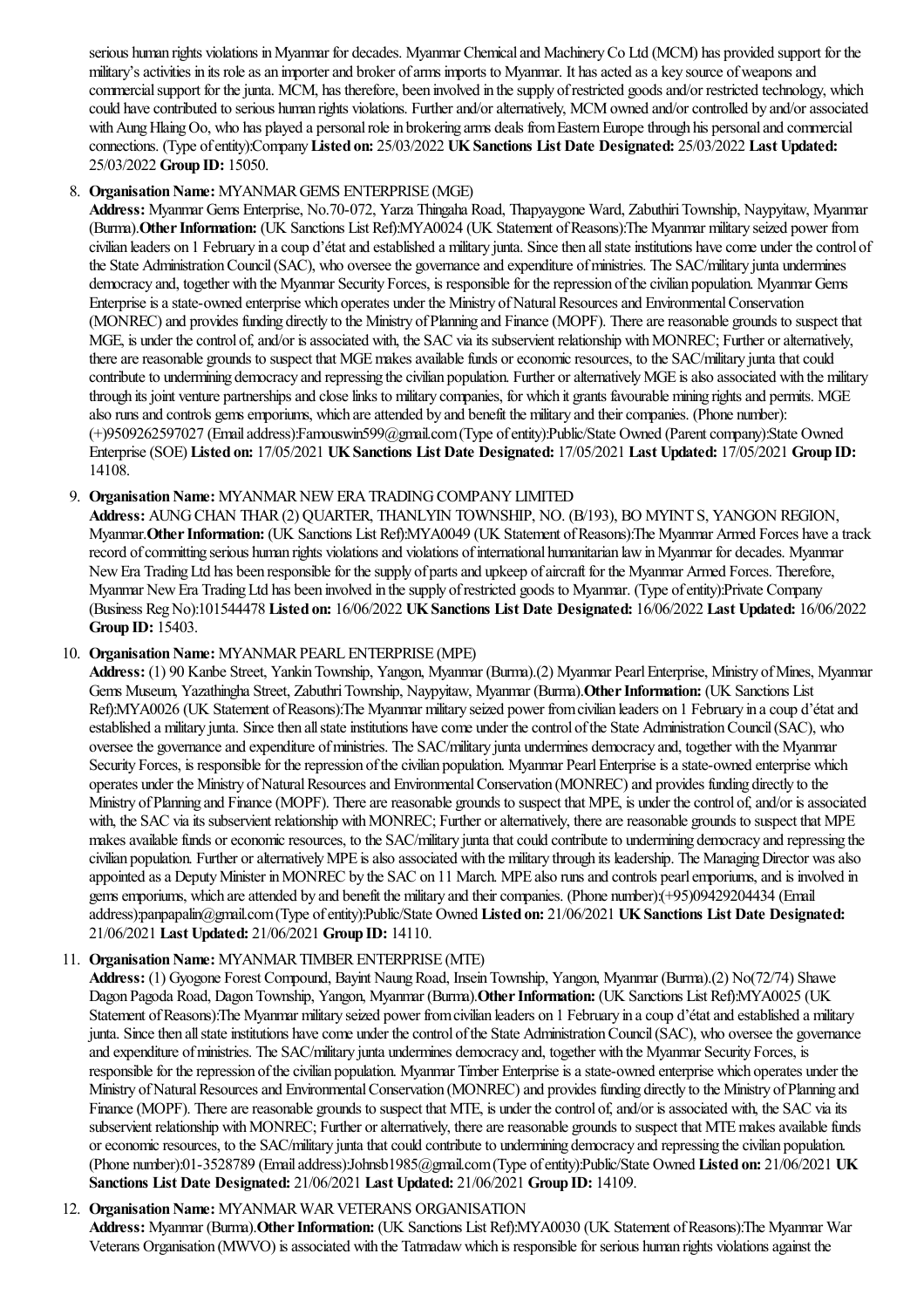population of Myanmar; undermining democracy and repressing the civilian population, in particular during the 2021 coup d'etat and violence against ethnic minorities. The MWVO functions in part as a reserve force for the Tatmadaw and helps shape national defence and security policy. Several high-ranking serving Tatmadaw officers sit on the Central Patron Board. In particular the Commander-in-Chief and DeputyCommander-in-Chief ofthe Defence Services, both ofwhomhave been involved in serious human rights violations (and designated under the Global Human Rights sanctions regulations) sit on the Central Patron Board of the MWVO. Further or alternatively, the MWVO has promoted and supported the Tatmadaw's involvement in undermining democracy; violating human rights; and repressing the civilian population. The MWVO organises pro-regime rallies in support of, and to counter international condemnation of the Tatmadaw; and practises people's militia. Further or alternatively, MWVO is also associated with Myanmar Economic Holdings Ltd (MEHL), a designated entity, through a shared governance structure and financial relationship. (Website):https://www.mwvo.org (Type of entity):Private Company **Listed on:** 10/12/2021 **UKSanctions List Date Designated:** 10/12/2021 **Last Updated:** 10/12/2021 **Group ID:** 14163.

# 13. Organisation Name: QUARTER MASTER GENERAL OFFICE

Address: Quarter Master General Office, Ministry of Defence, Building 24, Naypyitaw, Myanmar (Burma). Other Information: (UK Sanctions List Ref):MYA0031 (UK Statement ofReasons):The Quarter Master GeneralOffice(QMGO) sits within the Myanmar Ministry of Defence which is responsible for overseeing a campaign of violence and human rights violations across Myanmar, particularly in ethnic areas. Evidence indicates that the QMGO plays a crucial role in procuring equipment for the Myanmar Armed Forces, including ammunition, bombs and jet fuel. This directly enables serious human rights violations, and the repression of the civilian population including peaceful protestors and ethnic minorities. Further and/or alternatively, the QMGO is associated with the Commander-in-Chief (as Chief of the Armed Forces) who is a designated individual. The QMGO also works for the State Administration Council (SAC), as the SAC has control over the Ministry of Defence. In addition, the QMGO is intrinsically linked with Myanmar Economic Corporation, which is designated for funding serious human rights violations. (Type ofentity):Public Company**Listed on:** 10/12/2021 **UKSanctions List Date Designated:** 10/12/2021 **Last Updated:** 10/12/2021 **Group ID:** 14164.

# 14. Organisation Name: SINS AVIA TRADING HOUSE LLC

**Name (non-Latin script):** ОО "ТОРГОВЫЙДОМ"СИНС АВИА"

**a.k.a:** CNS AviationLLC (non-Latin script:ДОМ"СИНС АВИА") **Address:** 5, литера А, Ulitsa Dzerzhinskogo, Krasnodar, Krasnodar Krai, Russia, 350020. Other Information: (UK Sanctions List Ref):MYA0047 (UK Statement of Reasons):The Myanmar Armed Forces have a track record of committing serious human rights violations and violations of international humanitarian law in Myanmar for decades. SINS AVIA Trading House LLC is a Russian company which has responsible for the supply of parts and upkeep of aircraft for the Myanmar Armed Forces since the coup in February 2021. Therefore, SINS AVIA Trading House LLC has been and is involved in the supply of restricted goods to Myanmar. (Phone number):+7 988 247-22-23 (Website):https://cns-aviation.ru/ (Email address):office@cns-aviation.ru (Type ofentity):Private Business (Business RegNo):1192375000894 **Listed on:** 16/06/2022 **UK Sanctions List Date Designated:** 16/06/2022 **Last Updated:** 24/06/2022 **Group ID:** 15401.

#### 15. Organisation Name: SKY AVIATOR COMPANY LTD

**Address:** NO. (204/2), MYINTHAR11THSTREET, 14/1 WARD, SOUTHOKKALARPATOWNSHIP, YANGON REGION, Myanmar.**Other Information:** (UK Sanctions List Ref):MYA0050 (UK Statement of Reasons):The Myanmar Armed Forces have a track record of committing serious human rights violations and violations of international humanitarian law in Myanmar for decades. Sky Aviator Company Ltd has been responsible for the brokering of deals for the supply of parts and upkeep of aircraft for the Myanmar Armed Forces from Russia since the coup in February 2021. Therefore, Sky Aviator Co Ltd has been and is involved in the supply of restricted goods to Myanmar. (Phone number):18500656 (Emailaddress):skyaviatorcompany@gmail.com(Type ofentity):Private Company (Business Reg No):100789450 **Listed on:** 16/06/2022 **UKSanctions List Date Designated:** 16/06/2022 **Last Updated:** 16/06/2022 **Group ID:** 15404.

#### 16. **Organisation Name:** STATE ADMINISTRATION COUNCIL

**Address:** Naypyitaw, Myanmar (Burma).**OtherInformation:** (UK Sanctions List Ref):MYA0027 (UK Statement ofReasons):On 1 February 2021 the Myanmar military (Tatmadaw), led by Commander-in-Chief Min Aung Hlaing, staged a coup in Myanmar. As part of the coup, Vice-President Swe declared a state of emergency on 1 February transferring the legislative, executive and judicial powers of the state to Min Aung Hlaing. On 2 February, the Tatmadaw established the State Administration Council (SAC), which is chaired by Hlaing, in order to run the functions of the state. The SAC is responsible for and/or has supported and/or has promoted the undermining of democracy, repression of the civilian population and commission of serious human rights violation in Myanmar. Further or alternatively the SAC is acting at the direction of and/or is associated with Min Aung Hlaing who has been designated under the Global Human Rights (Sanctions) Regulations 2020 and the Myanmar (Sanctions) Regulations 2021 for his commanding responsibility, as Commander-in-Chief of the Tatmadaw, for the atrocities and serious human rights violations committed by the Tatmadaw against the Rohingya population in Rakhine state in 2017 and 2019; and for the serious human rights violations committed by the Myanmar Security Forces since the coup on 1 February. Seven other members ofthe SAC areservingmilitary officers,all ofwhomarealso designated by the UK under the Myanmar (Sanctions) Regulations 2021. (Type ofentity):State Entity**Listed on:** 21/06/2021 **UKSanctions List Date Designated:** 21/06/2021 **Last Updated:** 21/06/2021 **Group ID:** 14111.

#### 17. **Organisation Name:** SYNPEX SHWE COMPANY LTD

**Address:** NATYAYKAN(1)STREET, NO.1259, (35)QUARTER, NORTHDAGON TOWNSHIP, YANGON REGION, Myanmar. Other Information: (UK Sanctions List Ref):MYA0048 (UK Statement of Reasons):The Myanmar Armed Forces have a track record of committing serious human rights violations and violations of international humanitarian law in Myanmar for decades. Synpex Shwe Company Ltd has been responsible for the brokering of deals for the supply of parts and upkeep of aircraft for the Myanmar Armed Forces since the coup in February 2021. Therefore, Synpex Shwe Co Ltd has been and is involved in the supply of restricted goods to Myanmar. (Phone number):9444208886 (Emailaddress):ayenyeinswe@synpexs.com(Type ofentity):Private Company (Business RegNo):(1) 107428143 (2) 1661/2015-2016(YGN) **Listed on:** 16/06/2022 **UKSanctions List Date Designated:** 16/06/2022 **Last Updated:** 16/06/2022 **Group ID:** 15402.